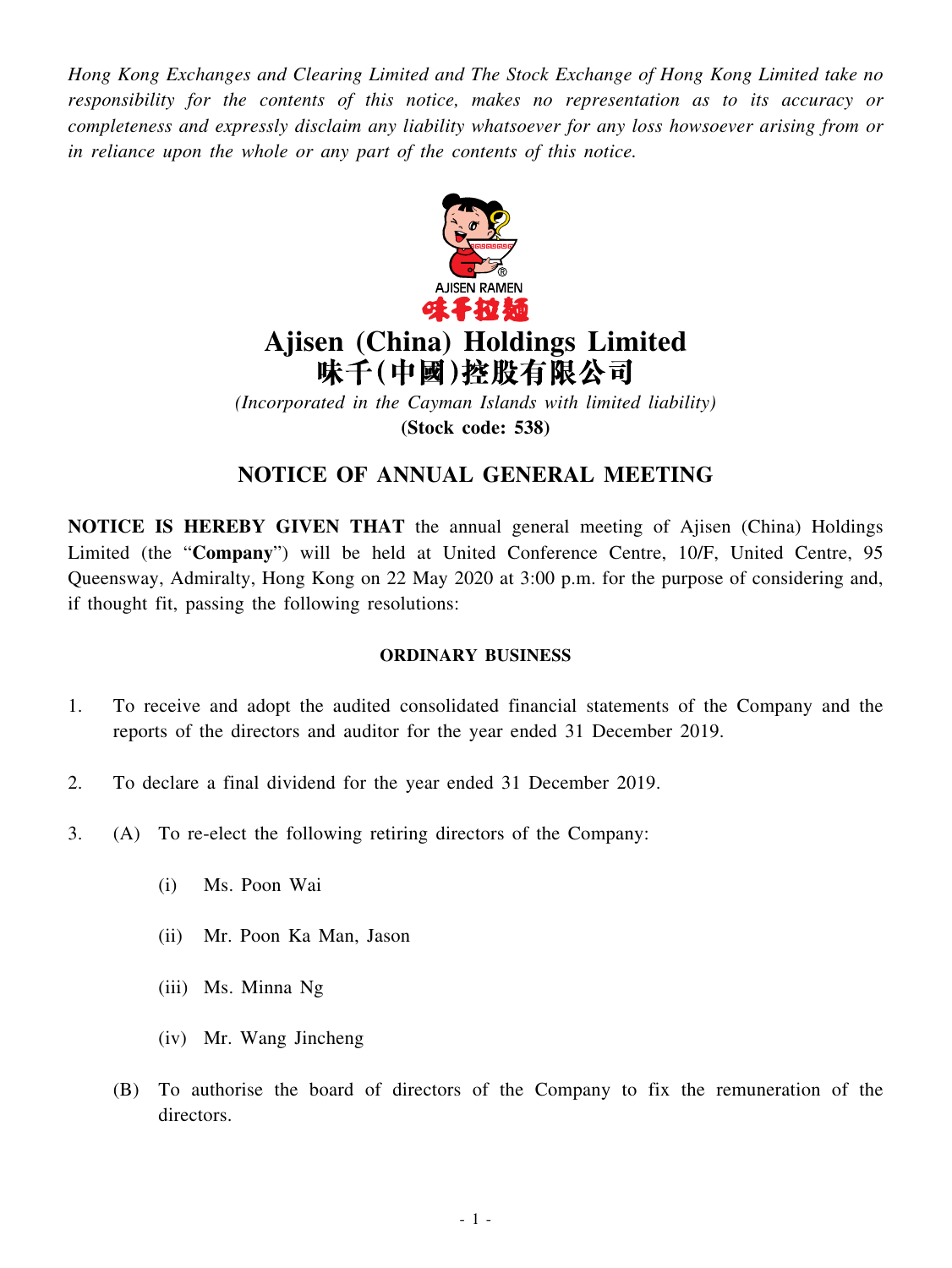- 4. To re-appoint Deloitte Touche Tohmatsu as the auditor of the Company and authorise the board of directors of the Company to fix its remuneration.
- 5. To consider and, if thought fit, to pass, with or without modification, the following resolutions as ordinary resolutions:
	- (A) "**That**:
		- (i) Subject to paragraph (iii) below, the exercise by the directors of the Company during the Relevant Period (as hereinafter defined) of all the powers of the Company to allot, issue or otherwise deal with additional shares in the capital of the Company or securities convertible into shares, or options, warrants or similar rights to subscribe for shares or such convertible securities of the Company and to make or grant offers, agreements and/or options (including bonds, warrants and debentures convertible into shares of the Company) which may require the exercise of such powers be and is hereby generally and unconditionally approved;
		- (ii) the approval in paragraph (i) above shall be in addition to any other authorisation given to the directors of the Company and shall authorise the directors of the Company during the Relevant Period (as hereinafter defined) to make or grant offers, agreements and/or options which may require the exercise of such power after the end of the Relevant Period;
		- (iii) the aggregate amount of shares allotted or agreed conditionally or unconditionally to be allotted (whether pursuant to options or otherwise) by the directors of the Company during the Relevant Period pursuant to paragraph (i) above, otherwise than pursuant to (1) a Rights Issue (as hereinafter defined) or (2) the grant or exercise of any option under the option scheme of the Company or any other option, scheme or similar arrangements for the time being adopted for the grant or issue to the directors, officers and/or employees of the Company and/or any of its subsidiaries of shares or rights to acquire shares of the Company; or (3) any scrip dividend or similar arrangements providing for the allotment of shares in lieu of the whole or part of a dividend on shares of the Company in accordance with the articles of association of the Company in force from time to time; or (4) any issue of shares in the Company upon the exercise of rights of subscription or conversion under the terms of any existing convertible notes issued by the Company or any existing securities of the Company which carry rights to subscribe for or are convertible into shares of the Company, shall not exceed the aggregate of 20% of the number of issued shares of the Company as at the date of passing this resolution and the approval shall be limited accordingly;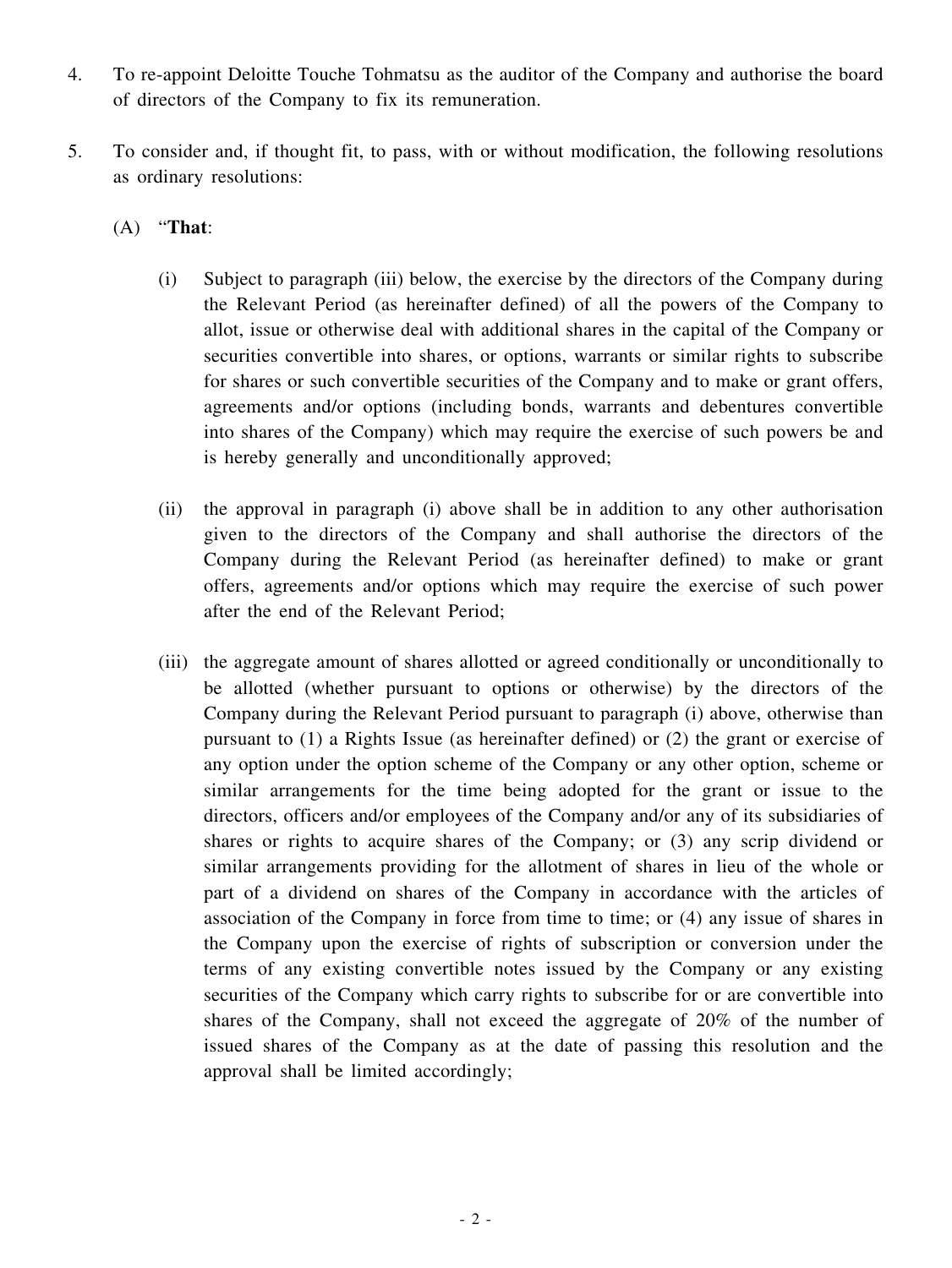- (iv) for the purpose of this resolution:
	- (a) "**Relevant Period**" means the period from the passing of this resolution until whichever is the earliest of:
		- (1) the conclusion of the next annual general meeting of the Company;
		- (2) the expiration of the period within which the next annual general meeting of the Company is required by any applicable law or the articles of association of the Company to be held; and
		- (3) the revocation or variation of the authority given under this resolution by an ordinary resolution of the shareholders of the Company in general meeting; and
	- (b) "**Rights Issue**" means an offer of shares in the capital of the Company, or offer or issue of warrants, options or other securities giving rights to subscribe for shares open for a period fixed by the directors of the Company to holders of shares in the capital of the Company whose names appear on the register of shareholders on a fixed record date in proportion to their holdings of shares (subject to such exclusion or other arrangements as the directors of the Company may deem necessary or expedient in relation to fractional entitlements or, having regard to any restrictions or obligations under the laws of, or the requirements of, or the expense or delay which may be involved in determining the exercise or extent of any restrictions or obligations under the laws of, or the requirements of, any jurisdiction applicable to the Company, any recognised regulatory body or any stock exchange applicable to the Company)."

## (B) "**That**:

(i) subject to paragraph (ii) below, the exercise by the directors of the Company during the Relevant Period (as hereinafter defined) of all the powers of the Company to repurchase shares of the Company on The Stock Exchange of Hong Kong Limited (the "**Stock Exchange**") or on any other stock exchange on which the shares of the Company may be listed and recognised for this purpose by the Securities and Futures Commission and the Stock Exchange under the Code on Share Buy-backs and, subject to and in accordance with all applicable laws and the Rules Governing the Listing of Securities on the Stock Exchange (the "**Listing Rules**"), be and is hereby generally and unconditionally approved;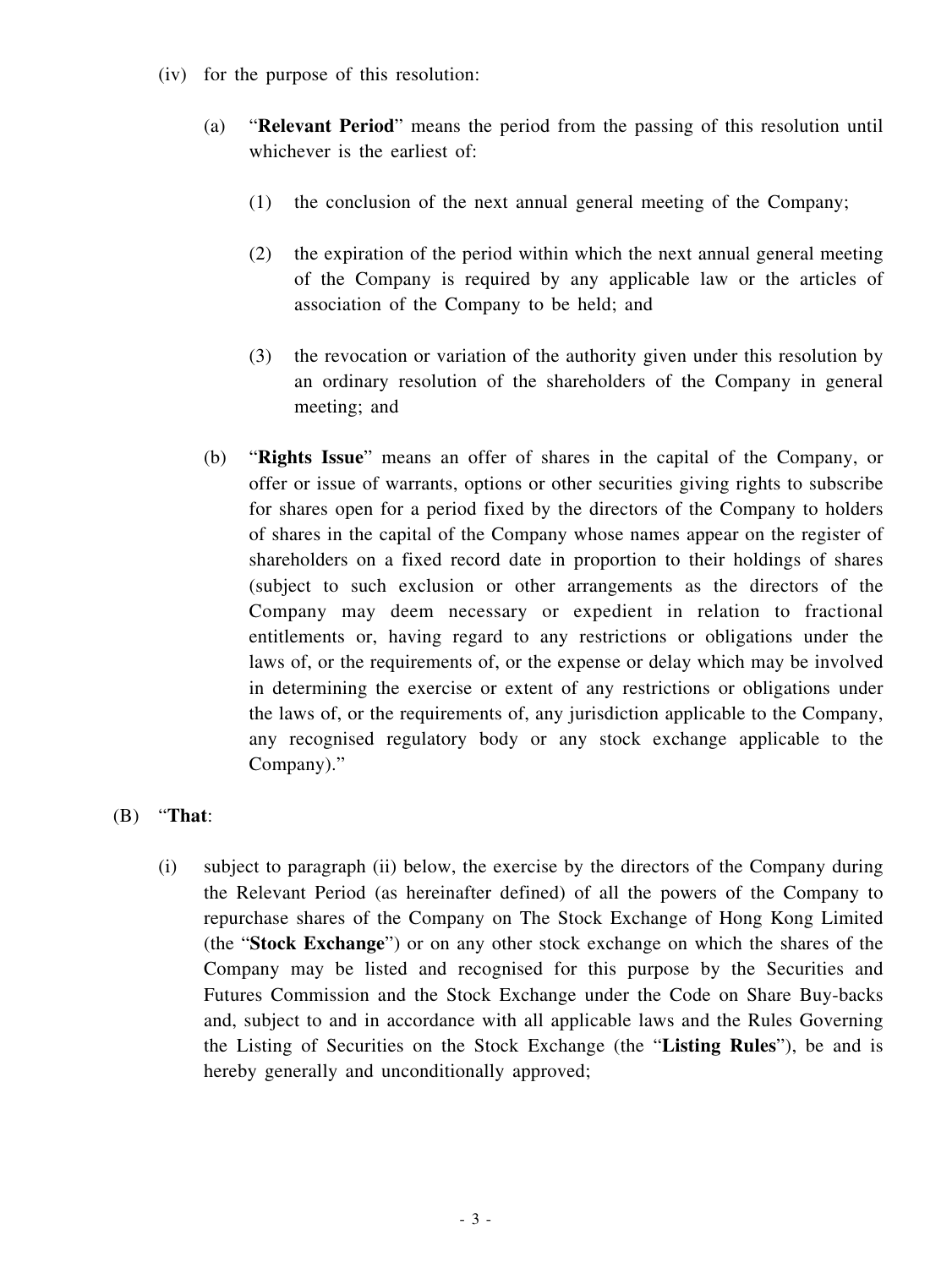- (ii) the aggregate amount of the shares of the Company, which may be repurchased pursuant to the approval in paragraph (i) above shall not exceed 10% of the number of issued shares of the Company at the date of passing of this resolution, and the said approval shall be limited accordingly;
- (iii) subject to the passing of each of the paragraphs (i) and (ii) of this resolution, any prior approvals of the kind referred to in paragraphs (i) and (ii) of this resolution which had been granted to the directors and which are still in effect be and are hereby revoked; and
- (iv) for the purpose of this resolution:

"**Relevant Period**" means the period from the passing of this resolution until whichever is the earliest of:

- (a) the conclusion of the next annual general meeting of the Company;
- (b) the expiration of the period within which the next annual general meeting of the Company is required by any applicable law or the articles of association of the Company to be held; and
- (c) the revocation or variation of the authority given under this resolution by ordinary resolution of the shareholders of the Company in general meeting."
- (C) "**That** conditional upon the resolutions numbered 5(A) and 5(B) set out in the notice convening this meeting being passed, the general mandate granted to the directors of the Company to exercise the powers of the Company to allot, issue and otherwise deal with additional shares of the Company and to make or grant offers, agreements and options which might require the exercise of such powers pursuant to the ordinary resolution numbered 5(A) set out in the notice convening this meeting be and is hereby extended by the addition to the aggregate amount of the Shares which may be allotted by the Directors pursuant to such general mandate an amount representing the aggregate amount of the Shares repurchased by the Company under the authority granted pursuant to ordinary resolution numbered 5(B) set out in the notice convening this meeting, provided that such amount shall not exceed 10% of the number of issued Shares at the date of passing of the resolutions."

By order of the Board of Directors **Ajisen (China) Holdings Limited Poon Wai** *Chairman*

Hong Kong, 21 April 2020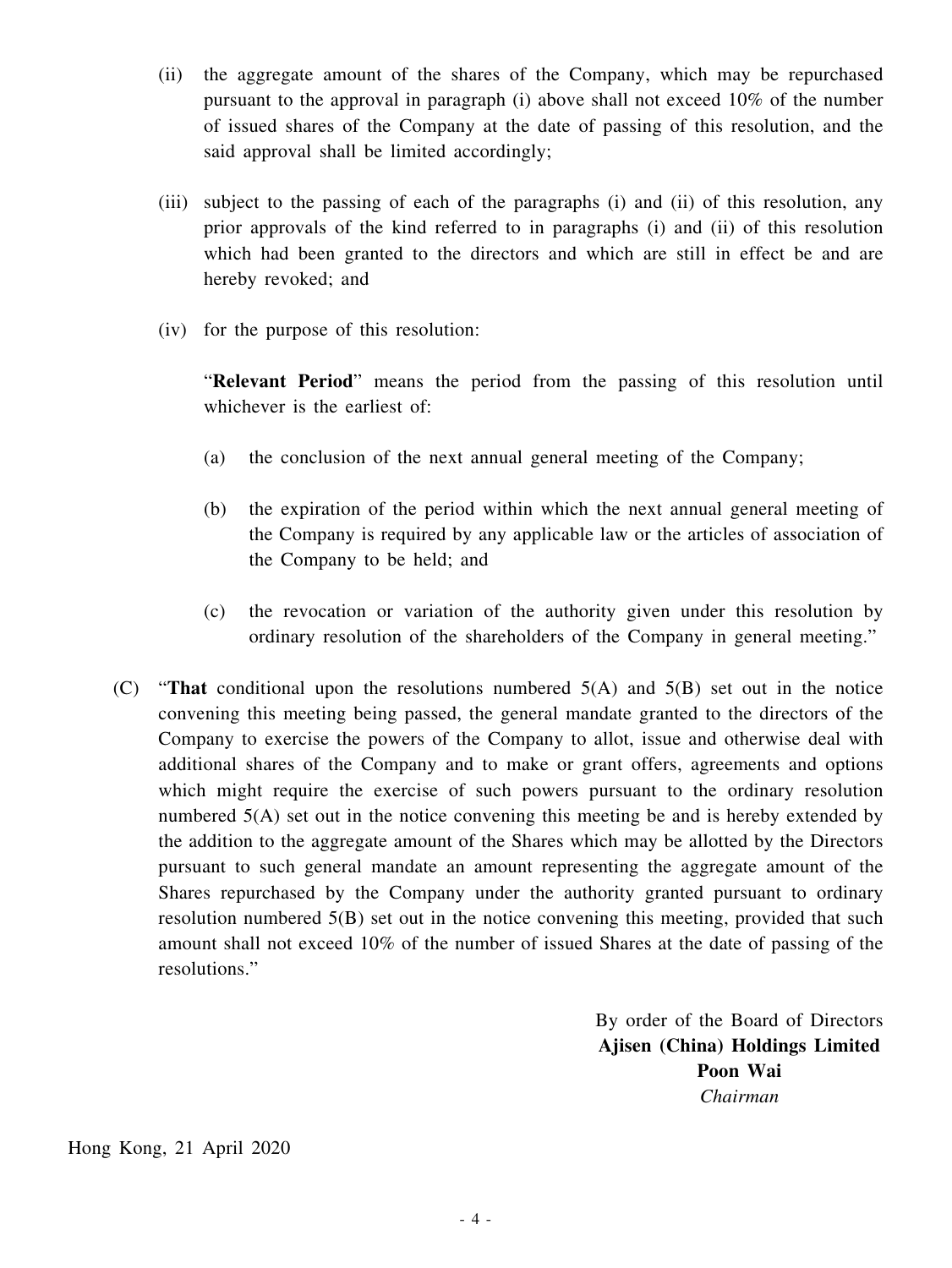*Registered office:* Clifton House, 75 Fort Street P.O. Box 1350 GT George Town Grand Cayman Cayman Islands

*Principal place of business in Hong Kong:* 6th Floor, Ajisen Group Tower Block B, 24-26 Sze Shan Street Yau Tong, Kowloon Hong Kong

*Notes:*

- (i) Resolution numbered 5(C) will be proposed to the shareholders for approval provided that ordinary resolutions numbered 5(A) and 5(B) are passed by the shareholders of the Company.
- (ii) A shareholder entitled to attend and vote at the above meeting is entitled to appoint another person as his/her proxy to attend and vote instead of him/her; a proxy need not be a shareholder of the Company.
- (iii) In the case of joint holders, the vote of the senior who tenders a vote, whether in person or by proxy, will be accepted to the exclusion of the vote(s) of the other joint holder(s) and for this purpose seniority shall be determined as that one of the persons so present whose name stands first on the register of shareholders in respect of such share shall alone be entitled to vote in respect thereof.
- (iv) In order to be valid, a form of proxy must be deposited at the branch share registrar of the Company, Computershare Hong Kong Investor Services Limited, at 17M Floor, Hopewell Centre, 183 Queen's Road East, Wanchai, Hong Kong together with the power of attorney or other authority (if any) under which it is signed (or a notarially certified copy thereof) not less than 48 hours before the time appointed for the holding of the above meeting (i.e. before 3:00 p.m. on 20 May 2020) or any adjournment thereof. The completion and return of the form of proxy shall not preclude shareholders of the Company from attending and voting in person at the above meeting (or any adjourned meeting thereof) if they so wish.
- (v) The transfer books and register of shareholders of the Company will be closed from 19 May 2020 to 22 May 2020, both days inclusive, to determine the entitlement of shareholders to attend and vote at the above meeting, during which period no share transfers can be registered. All transfers accompanied by the relevant share certificates must be lodged with the branch share registrar of the Company, Computershare Hong Kong Investor Services Limited, at Shops 1712- 1716, 17th Floor, Hopewell Centre, 183 Queen's Road East, Wanchai, Hong Kong not later than 4:30 p.m. on 18 May 2020.
- (vi) The transfer books and register of shareholders of the Company will also be closed from 28 May 2020 to 2 June 2020, both days inclusive, to determine the entitlement of the final dividend, during which period no share transfers can be registered. All transfers accompanied by the relevant share certificates must be lodged with the branch share registrar of the Company, Computershare Hong Kong Investor Services Limited, at Shops 1712-1716, 17th Floor, Hopewell Centre, 183 Queen's Road East, Wanchai, Hong Kong not later than 4:30 p.m. on 27 May 2020.